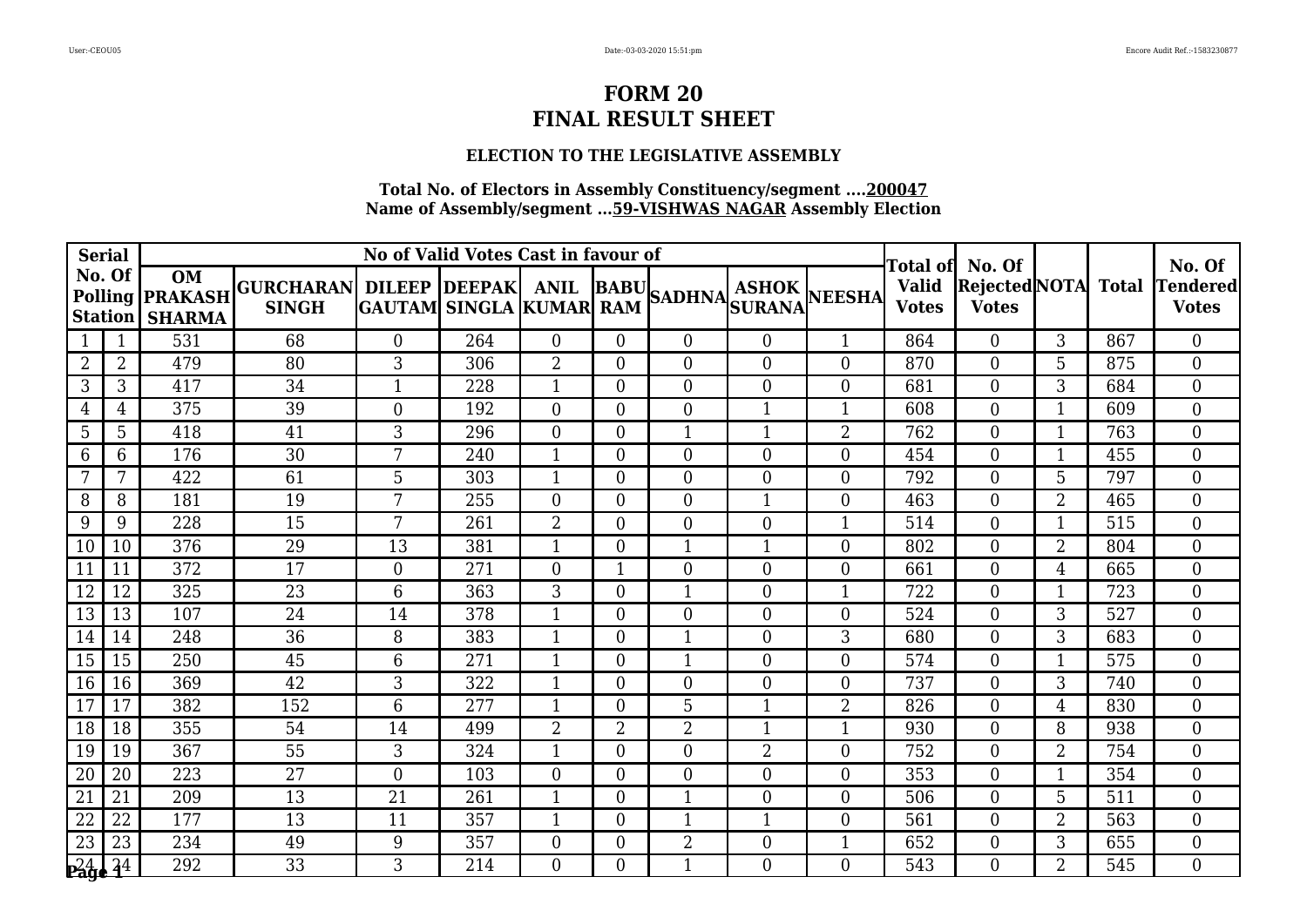### **ELECTION TO THE LEGISLATIVE ASSEMBLY**

| <b>Serial</b>   |                          |                                                      |                                                       |                | No of Valid Votes Cast in favour of |                |                |                  |                  |                  | No. Of                                   |                                                      |                |      |                          |
|-----------------|--------------------------|------------------------------------------------------|-------------------------------------------------------|----------------|-------------------------------------|----------------|----------------|------------------|------------------|------------------|------------------------------------------|------------------------------------------------------|----------------|------|--------------------------|
|                 | No. Of<br><b>Station</b> | <b>OM</b><br>Polling <b>PRAKASH</b><br><b>SHARMA</b> | GURCHARAN DILEEP DEEPAK ANIL BABU SADHNA ASHOK NEESHA |                |                                     |                |                |                  |                  |                  | Total of<br><b>Valid</b><br><b>Votes</b> | No. Of<br><b>Rejected</b> NOTA Total<br><b>Votes</b> |                |      | Tendered<br><b>Votes</b> |
| 25              | 25                       | 184                                                  | 11                                                    | $\mathbf{1}$   | 136                                 | $\overline{0}$ | $\Omega$       | $\Omega$         | $\boldsymbol{0}$ | $\mathbf{1}$     | 333                                      | $\Omega$                                             | 3              | 336  | $\overline{0}$           |
| 26              | 26                       | 337                                                  | 40                                                    | $\overline{7}$ | 395                                 | $\overline{0}$ |                | $\overline{0}$   | $\boldsymbol{0}$ | $\overline{2}$   | 782                                      | $\overline{0}$                                       | 3              | 785  | $\overline{0}$           |
| 27              | 27                       | 275                                                  | 67                                                    | 4              | 282                                 | $\overline{0}$ | $\Omega$       | $\overline{0}$   | $\boldsymbol{0}$ | $\overline{2}$   | 630                                      | $\overline{0}$                                       | 5              | 635  | $\Omega$                 |
| $\overline{28}$ | 28                       | 223                                                  | 48                                                    | $\overline{4}$ | 578                                 | 4              | 1              | 6                | $9\,$            | $\overline{25}$  | 898                                      | $\Omega$                                             | 10             | 908  | $\overline{0}$           |
| 29              | 29                       | 205                                                  | 79                                                    | 6              | 604                                 | 0              | $\overline{0}$ | 1                | $\mathbf{1}$     | 11               | 907                                      | $\overline{0}$                                       | 5              | 912  | $\overline{0}$           |
| 30              | 30                       | 448                                                  | 20                                                    | $\overline{2}$ | 257                                 | 1              | $\Omega$       | $\overline{0}$   | $\boldsymbol{0}$ | $\mathbf{1}$     | 729                                      | $\Omega$                                             | 5              | 734  | $\Omega$                 |
| $\overline{31}$ | 31                       | 351                                                  | 39                                                    | 3              | 300                                 | 1              | 1              | 7                | $\overline{2}$   | $\mathbf{1}$     | 705                                      | $\Omega$                                             | 5              | 710  | $\Omega$                 |
| 32              | 32                       | 431                                                  | 33                                                    | 5              | 376                                 | 10             |                | $\mathbf 1$      | $\boldsymbol{0}$ | $\overline{2}$   | 859                                      | $\overline{0}$                                       | 5              | 864  | $\overline{0}$           |
| 33              | 33                       | 322                                                  | 51                                                    | 24             | 444                                 | $\overline{0}$ | $\overline{2}$ | $\mathbf{1}$     | $\boldsymbol{0}$ | $\overline{0}$   | 844                                      | $\overline{0}$                                       | $\mathbf{1}$   | 845  | $\overline{0}$           |
| $\overline{34}$ | 34                       | 387                                                  | 69                                                    | 9              | 265                                 | $\overline{2}$ | 1              | 3                | $\mathbf{1}$     | $\overline{2}$   | 739                                      | $\Omega$                                             | 3              | 742  | $\overline{0}$           |
| 35              | 35                       | 207                                                  | 74                                                    | 10             | 391                                 |                | 2              | $\overline{0}$   | -1               | $\mathbf 1$      | 687                                      | $\Omega$                                             | 4              | 691  | $\overline{0}$           |
| 36              | 36                       | 269                                                  | 57                                                    | 44             | 493                                 | 4              | $\overline{0}$ | $\overline{2}$   | $\overline{4}$   | $\boldsymbol{0}$ | 873                                      | $\overline{0}$                                       | 3              | 876  | $\overline{0}$           |
| $\overline{37}$ | 37                       | 86                                                   | 54                                                    | 9              | 705                                 | $\overline{2}$ | 1              | $\overline{2}$   | 5                | $\overline{2}$   | 866                                      | $\overline{0}$                                       | $\overline{4}$ | 870  | $\overline{0}$           |
| $\overline{38}$ | 38                       | 209                                                  | 44                                                    | 5              | 396                                 | 0              |                | $\overline{2}$   | $\overline{0}$   | $\overline{0}$   | 657                                      | $\Omega$                                             | 1              | 658  | $\Omega$                 |
| 39              | 39                       | 307                                                  | 99                                                    | 42             | 541                                 | 3              | $\overline{0}$ | 4                | $\overline{2}$   | $\mathbf{1}$     | 999                                      | 0                                                    | 5              | 1004 | $\overline{0}$           |
| 40              | 40                       | 421                                                  | 69                                                    | 39             | 381                                 | 5              | $\mathbf{1}$   | $\overline{0}$   | $\mathbf{1}$     | 6                | 923                                      | $\overline{0}$                                       | 6              | 929  | $\overline{0}$           |
| 41              | 41                       | 270                                                  | 106                                                   | 12             | 420                                 | 13             | $\overline{2}$ | 1                | $\overline{2}$   | $\overline{4}$   | 830                                      | $\Omega$                                             | 2              | 832  | $\Omega$                 |
| 42              | 42                       | 306                                                  | 70                                                    | 15             | 405                                 | $\overline{2}$ | $\overline{2}$ | $\mathbf{1}$     | 3                | $\mathbf{1}$     | 805                                      | $\overline{0}$                                       | 5              | 810  | $\overline{0}$           |
| 43              | 43                       | 287                                                  | 14                                                    | $\overline{0}$ | 153                                 | $\overline{0}$ | $\overline{0}$ | $\mathbf{1}$     | $\boldsymbol{0}$ | $\overline{0}$   | 455                                      | $\Omega$                                             | $\mathbf{1}$   | 456  | $\overline{0}$           |
| 44              | 44                       | 344                                                  | 24                                                    | $\theta$       | 158                                 | $\overline{0}$ | $\overline{0}$ | $\overline{0}$   | $\boldsymbol{0}$ | $\overline{0}$   | 526                                      | $\Omega$                                             | 4              | 530  | $\Omega$                 |
| 45              | 45                       | 412                                                  | 21                                                    | $\overline{0}$ | 192                                 | $\overline{0}$ |                | $\boldsymbol{0}$ | $\boldsymbol{0}$ | $\mathbf{0}$     | 626                                      | $\overline{0}$                                       | 8              | 634  | $\overline{0}$           |
| 46              | 46                       | 399                                                  | 70                                                    | 2              | 436                                 | $\mathbf{1}$   | $\overline{2}$ | $\overline{0}$   | $\boldsymbol{0}$ | $\mathbf{1}$     | 911                                      | $\Omega$                                             | 6              | 917  | $\overline{0}$           |
| 47              | 47                       | 467                                                  | 75                                                    | $\overline{2}$ | 372                                 | 0              | $\theta$       |                  | $\overline{4}$   | $\overline{0}$   | 921                                      | $\Omega$                                             | 9              | 930  | $\Omega$                 |
| 48.48           |                          | 554                                                  | 52                                                    |                | 270                                 | $\overline{0}$ | $\overline{0}$ | $\overline{0}$   | $\boldsymbol{0}$ | $\overline{0}$   | 877                                      | 0                                                    | 10             | 887  | $\Omega$                 |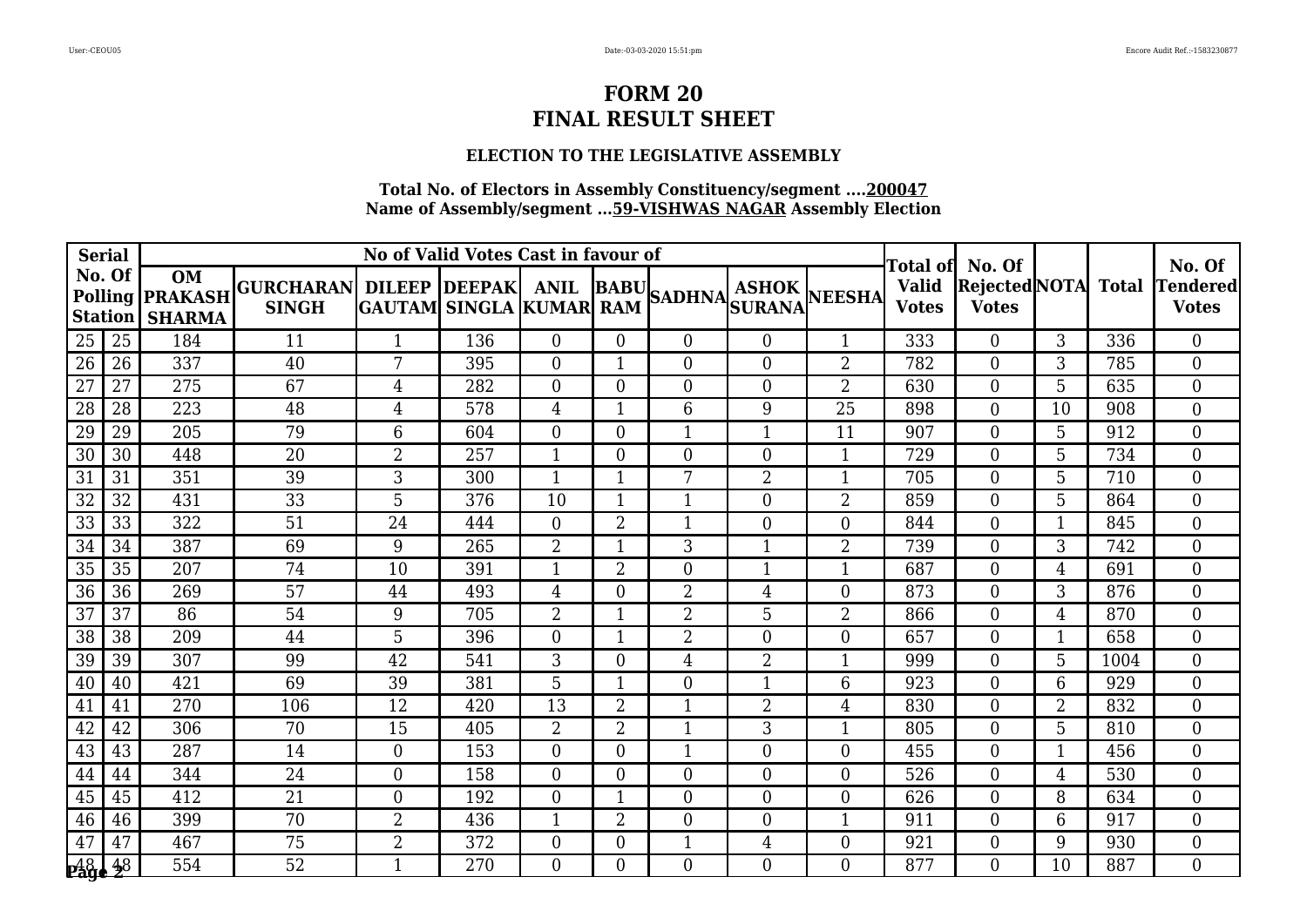#### **ELECTION TO THE LEGISLATIVE ASSEMBLY**

|                                                | <b>Serial</b>            |                                                      |                                                                                                   | No of Valid Votes Cast in favour of |     | Total ofl      | No. Of         |                  |                  | No. Of         |                              |                                            |                |      |                           |
|------------------------------------------------|--------------------------|------------------------------------------------------|---------------------------------------------------------------------------------------------------|-------------------------------------|-----|----------------|----------------|------------------|------------------|----------------|------------------------------|--------------------------------------------|----------------|------|---------------------------|
|                                                | No. Of<br><b>Station</b> | <b>OM</b><br>Polling <b>PRAKASH</b><br><b>SHARMA</b> | GURCHARAN  DILEEP  DEEPAK  ANIL  BABU <br>  SINGH  GAUTAM  SINGLA KUMAR RAM  SADHNA SURANA NEESHA |                                     |     |                |                |                  |                  |                | <b>Valid</b><br><b>Votes</b> | <b>Rejected</b> NOTA Total<br><b>Votes</b> |                |      | Tendered <br><b>Votes</b> |
| 49                                             | 49                       | 364                                                  | 87                                                                                                | $\overline{2}$                      | 321 | $\overline{2}$ | $\overline{0}$ | $\Omega$         | $\mathbf{1}$     | $\Omega$       | 777                          | $\theta$                                   | $\overline{2}$ | 779  | $\overline{0}$            |
| 50                                             | 50                       | 398                                                  | 51                                                                                                | 1                                   | 241 |                | $\Omega$       | $\overline{0}$   | $\overline{0}$   | $\overline{0}$ | 692                          | $\theta$                                   | 11             | 703  | $\overline{0}$            |
| 51                                             | 51                       | 354                                                  | 17                                                                                                | $\overline{0}$                      | 155 | $\Omega$       | $\Omega$       | $\overline{0}$   | $\overline{0}$   | $\overline{2}$ | 528                          | $\Omega$                                   | 5              | 533  | $\overline{0}$            |
| $\overline{52}$                                | 52                       | 185                                                  | 93                                                                                                | $\overline{23}$                     | 534 | $\overline{0}$ | $\overline{2}$ | $\mathbf{1}$     | $\boldsymbol{0}$ | $\overline{2}$ | 840                          | $\Omega$                                   | 3              | 843  | $\overline{0}$            |
| 53                                             | 53                       | 251                                                  | 69                                                                                                | 19                                  | 372 | $\mathbf{1}$   | 1              | 1                | $\boldsymbol{0}$ | 1              | 715                          | $\theta$                                   | $\mathbf{1}$   | 716  | $\overline{0}$            |
| 54                                             | 54                       | 365                                                  | 35                                                                                                | $\overline{0}$                      | 128 | $\overline{0}$ | $\Omega$       | $\boldsymbol{0}$ | $\boldsymbol{0}$ | $\overline{0}$ | 528                          | $\overline{0}$                             | 5              | 533  | $\overline{0}$            |
| 55                                             | 55                       | 444                                                  | 32                                                                                                | $\overline{0}$                      | 235 | $\overline{0}$ | $\overline{0}$ | $\mathbf{1}$     | $\mathbf{1}$     | $\overline{0}$ | 713                          | $\theta$                                   | 10             | 723  | $\overline{0}$            |
| 56                                             | 56                       | 173                                                  | $\overline{22}$                                                                                   |                                     | 151 | $\overline{0}$ | $\Omega$       | $\overline{0}$   | $\overline{0}$   | $\overline{2}$ | 349                          | $\Omega$                                   | 3              | 352  | $\overline{0}$            |
| $\overline{57}$                                | 57                       | 276                                                  | $\overline{26}$                                                                                   | $\overline{2}$                      | 221 | $\overline{2}$ | $\Omega$       | $\overline{0}$   | $\boldsymbol{0}$ | $\overline{0}$ | 527                          | $\theta$                                   | $\overline{0}$ | 527  | $\overline{0}$            |
| 58                                             | 58                       | 303                                                  | 13                                                                                                | $\overline{2}$                      | 150 | $\overline{0}$ | 1              | $\Omega$         | $\boldsymbol{0}$ | $\theta$       | 469                          | $\theta$                                   | $\overline{2}$ | 471  | $\overline{0}$            |
| 59                                             | 59                       | 373                                                  | 61                                                                                                | 6                                   | 366 |                |                | $\overline{0}$   | $\overline{2}$   | $\mathbf 1$    | 811                          | $\Omega$                                   | 4              | 815  | $\overline{0}$            |
| 60                                             | 60                       | 271                                                  | 23                                                                                                | 7                                   | 360 | $\overline{0}$ |                | 1                | $\overline{2}$   | $\overline{2}$ | 667                          | $\overline{0}$                             | 3              | 670  | $\overline{0}$            |
| 61                                             | 61                       | 202                                                  | 32                                                                                                | 13                                  | 489 | $\mathbf{1}$   | 1              | $\overline{2}$   | $\boldsymbol{0}$ | 1              | 741                          | $\Omega$                                   | $\overline{2}$ | 743  | $\overline{0}$            |
| 62                                             | 62                       | 141                                                  | 35                                                                                                | 5                                   | 481 | 1              | $\Omega$       | $\overline{0}$   | 3                | $\overline{0}$ | 666                          | $\theta$                                   | 1              | 667  | $\overline{0}$            |
| 63                                             | 63                       | 375                                                  | 44                                                                                                | $\overline{2}$                      | 218 | $\overline{0}$ | $\overline{0}$ | $\mathbf{1}$     | $\boldsymbol{0}$ | $\overline{0}$ | 640                          | $\overline{0}$                             | $\overline{2}$ | 642  | $\overline{0}$            |
| 64                                             | 64                       | 521                                                  | 63                                                                                                | $\mathbf{1}$                        | 176 | 1              | $\Omega$       | $\overline{0}$   | $\boldsymbol{0}$ | $\overline{0}$ | 762                          | $\Omega$                                   | 4              | 766  | $\overline{0}$            |
| 65                                             | 65                       | 460                                                  | 27                                                                                                | $\mathbf{1}$                        | 257 | $\Omega$       | $\Omega$       | $\overline{0}$   | $\boldsymbol{0}$ | $\overline{0}$ | 745                          | $\Omega$                                   | $\overline{4}$ | 749  | $\overline{0}$            |
| 66                                             | 66                       | 392                                                  | 45                                                                                                | 18                                  | 275 | $\overline{2}$ | $\Omega$       | $\overline{2}$   | $\mathbf{1}$     | $\overline{2}$ | 737                          | $\Omega$                                   | 11             | 748  | $\Omega$                  |
| 67                                             | 67                       | 413                                                  | 29                                                                                                | $\overline{0}$                      | 187 | $\overline{0}$ | $\Omega$       | $\overline{0}$   | $\boldsymbol{0}$ | $\overline{0}$ | 629                          | $\Omega$                                   | $\overline{4}$ | 633  | $\overline{0}$            |
| 68                                             | 68                       | 398                                                  | 41                                                                                                | $\overline{0}$                      | 156 | $\overline{0}$ |                | $\overline{0}$   | $\boldsymbol{0}$ | $\overline{0}$ | 596                          | $\Omega$                                   | 6              | 602  | $\overline{0}$            |
| 69                                             | 69                       | 343                                                  | 18                                                                                                | $\overline{0}$                      | 113 | $\overline{0}$ | $\overline{0}$ | $\overline{0}$   | $\overline{0}$   | $\theta$       | 474                          | $\theta$                                   | 6              | 480  | $\overline{0}$            |
| 70                                             | 70                       | 599                                                  | 49                                                                                                | $\overline{2}$                      | 259 | $\overline{0}$ | $\Omega$       | $\overline{0}$   | $\boldsymbol{0}$ | $\overline{0}$ | 909                          | $\Omega$                                   | 7              | 916  | $\overline{0}$            |
| 71                                             | 71                       | 583                                                  | 29                                                                                                | $\mathbf{1}$                        | 223 | $\overline{0}$ | $\Omega$       | $\boldsymbol{0}$ | $\mathbf{1}$     | $\overline{0}$ | 837                          | $\Omega$                                   | 12             | 849  | $\overline{0}$            |
| $_{\bf P\overline{2}\overline{3}\overline{4}}$ | $rac{72}{3}$             | 760                                                  | 49                                                                                                | $\mathbf{1}$                        | 239 | $\overline{2}$ | $\Omega$       | $\Omega$         | $\mathbf{1}$     | $\Omega$       | 1052                         | $\Omega$                                   | 12             | 1064 | $\Omega$                  |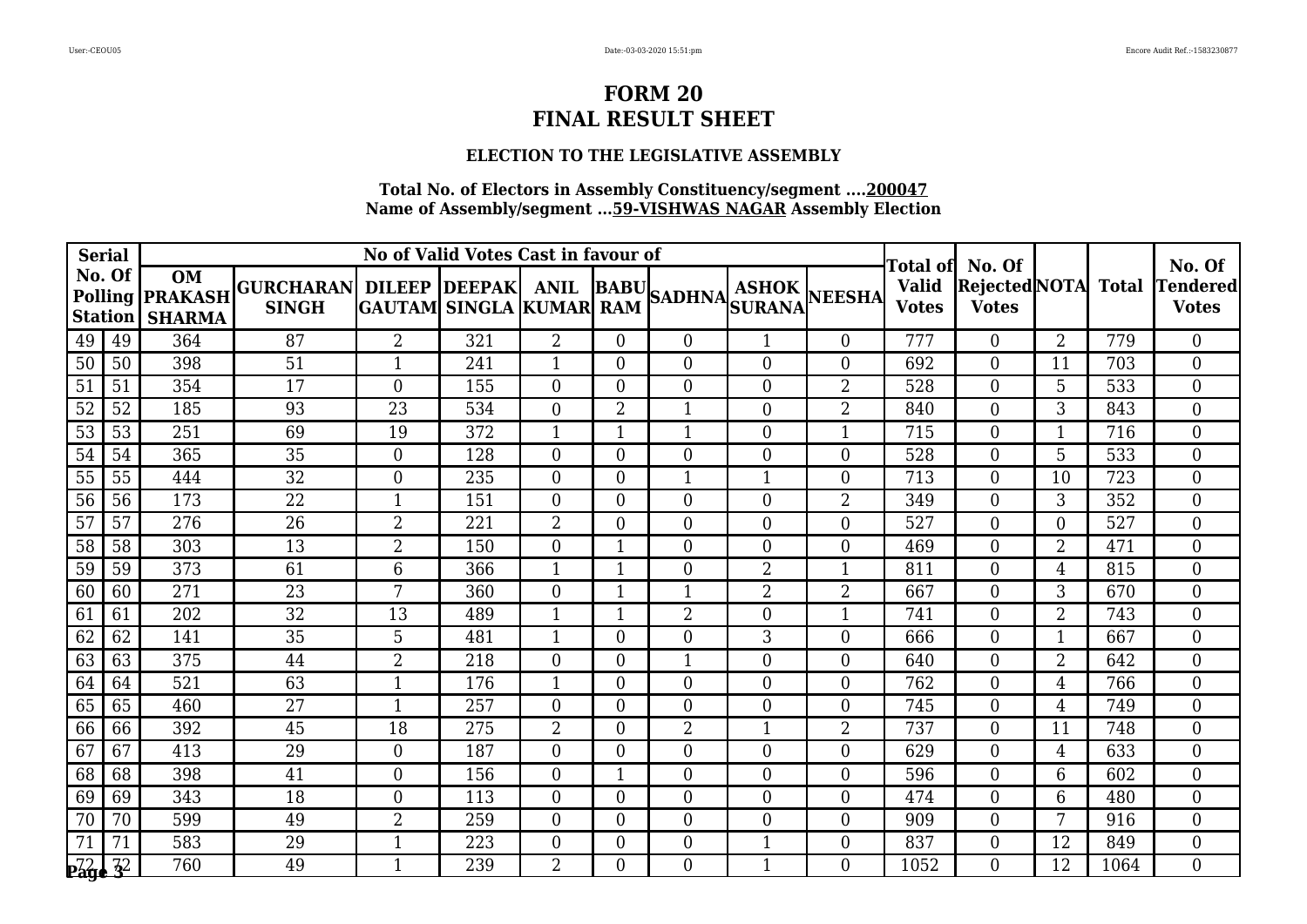### **ELECTION TO THE LEGISLATIVE ASSEMBLY**

| <b>Serial</b>             |                          |                                                      |                                                       |                | No of Valid Votes Cast in favour of |                  |                |                  |                  |                  | No. Of                                   |                                               |                |     |                                 |
|---------------------------|--------------------------|------------------------------------------------------|-------------------------------------------------------|----------------|-------------------------------------|------------------|----------------|------------------|------------------|------------------|------------------------------------------|-----------------------------------------------|----------------|-----|---------------------------------|
|                           | No. Of<br><b>Station</b> | <b>OM</b><br>Polling <b>PRAKASH</b><br><b>SHARMA</b> | GURCHARAN DILEEP DEEPAK ANIL BABU SADHNA ASHOK NEESHA |                |                                     |                  |                |                  |                  |                  | Total of<br><b>Valid</b><br><b>Votes</b> | No. Of<br>Rejected NOTA Total<br><b>Votes</b> |                |     | <b>Tendered</b><br><b>Votes</b> |
| 73                        | 73                       | 632                                                  | 33                                                    | $\overline{0}$ | 295                                 | 1                |                | $\overline{2}$   | $\boldsymbol{0}$ | $\theta$         | 964                                      | $\Omega$                                      | 13             | 977 | $\overline{0}$                  |
| 74                        | 74                       | 505                                                  | 27                                                    | $\overline{0}$ | 245                                 | $\overline{0}$   | $\overline{0}$ | $\boldsymbol{0}$ | $\mathbf{1}$     | $\boldsymbol{0}$ | 778                                      | $\overline{0}$                                | 9              | 787 | $\overline{0}$                  |
| 75                        | 75                       | 408                                                  | 20                                                    | $\overline{2}$ | 136                                 | 1                | $\Omega$       | $\mathbf{1}$     | $\mathbf{1}$     | $\overline{0}$   | 569                                      | $\Omega$                                      | $\overline{2}$ | 571 | $\Omega$                        |
| 76                        | 76                       | 357                                                  | $\overline{28}$                                       | $\overline{0}$ | 143                                 | $\overline{0}$   | 1              | $\overline{0}$   | $\boldsymbol{0}$ | $\mathbf{1}$     | 530                                      | $\Omega$                                      | 7              | 537 | $\overline{0}$                  |
| 77                        | 77                       | 477                                                  | 40                                                    | $\overline{0}$ | 174                                 | 1                |                | 1                | $\boldsymbol{0}$ | $\mathbf{0}$     | 694                                      | $\overline{0}$                                | 9              | 703 | $\overline{0}$                  |
| 78                        | 78                       | 433                                                  | 36                                                    | $\overline{0}$ | 213                                 | $\overline{0}$   | $\Omega$       | $\overline{0}$   | $\mathbf{1}$     | $\mathbf{1}$     | 684                                      | $\Omega$                                      | 7              | 691 | $\Omega$                        |
| 79                        | 79                       | 472                                                  | 29                                                    | $\mathbf{1}$   | 175                                 | $\overline{0}$   | $\overline{0}$ | $\overline{0}$   | $\mathbf{1}$     | $\overline{0}$   | 678                                      | $\Omega$                                      | 5              | 683 | $\Omega$                        |
| 80                        | 80                       | 410                                                  | 33                                                    | $\overline{0}$ | 183                                 | 1                | $\overline{0}$ | $\boldsymbol{0}$ | $\boldsymbol{0}$ | $\boldsymbol{0}$ | 627                                      | $\overline{0}$                                | 5              | 632 | $\overline{0}$                  |
| 81                        | 81                       | 672                                                  | 41                                                    | $\overline{0}$ | 265                                 | $\overline{0}$   | $\overline{0}$ | $\overline{0}$   | $\boldsymbol{0}$ | $\overline{0}$   | 978                                      | $\overline{0}$                                | 5              | 983 | $\overline{0}$                  |
| 82                        | 82                       | 485                                                  | $\overline{43}$                                       | $\Omega$       | 291                                 | $\mathbf{1}$     | $\Omega$       | $\overline{0}$   | $\mathbf{1}$     | $\theta$         | 821                                      | $\Omega$                                      | 8              | 829 | $\overline{0}$                  |
| 83                        | 83                       | 490                                                  | 54                                                    |                | 283                                 | 0                | $\theta$       | $\overline{0}$   | $\overline{2}$   | $\overline{0}$   | 830                                      | $\Omega$                                      | 7              | 837 | $\overline{0}$                  |
| 84                        | 84                       | 219                                                  | 131                                                   | 6              | 486                                 | 4                | 3              | 3                | $7\phantom{.}$   | 6                | 865                                      | 0                                             | 6              | 871 | $\overline{0}$                  |
| 85                        | 85                       | 223                                                  | 86                                                    | $\overline{2}$ | 479                                 | $\overline{0}$   | $\Omega$       | $\overline{4}$   | 5                | $\overline{4}$   | 803                                      | $\overline{0}$                                | $\overline{2}$ | 805 | $\overline{0}$                  |
| 86                        | 86                       | 275                                                  | $\overline{36}$                                       | $\overline{2}$ | 169                                 | 0                | $\Omega$       | 1                | $\overline{0}$   | $\overline{0}$   | 483                                      | $\Omega$                                      | 5              | 488 | $\overline{0}$                  |
| 87                        | 87                       | 689                                                  | 26                                                    | $\overline{0}$ | 247                                 | 0                | $\overline{0}$ | $\overline{0}$   | $\boldsymbol{0}$ | $\boldsymbol{0}$ | 962                                      | 0                                             | 7              | 969 | $\overline{0}$                  |
| 88                        | 88                       | 227                                                  | 7                                                     | $\mathbf{1}$   | 122                                 | $\overline{0}$   | $\overline{0}$ | $\overline{0}$   | $\boldsymbol{0}$ | $\theta$         | 357                                      | $\overline{0}$                                | $\overline{2}$ | 359 | $\overline{0}$                  |
| 89                        | 89                       | 479                                                  | 41                                                    |                | 158                                 | $\overline{0}$   | $\Omega$       | $\mathbf{1}$     | $\boldsymbol{0}$ | $\overline{0}$   | 680                                      | $\Omega$                                      | 10             | 690 | $\overline{0}$                  |
| 90                        | 90                       | 603                                                  | $\overline{27}$                                       |                | 236                                 | $\boldsymbol{0}$ |                | $\overline{0}$   | $\mathbf{1}$     | $\mathbf{1}$     | 870                                      | $\overline{0}$                                | 5              | 875 | $\overline{0}$                  |
| 91                        | 91                       | 492                                                  | 28                                                    | $\mathbf{1}$   | 229                                 | $\overline{0}$   | $\Omega$       | $\mathbf{1}$     | $\boldsymbol{0}$ | $\overline{0}$   | 751                                      | $\Omega$                                      | $\overline{4}$ | 755 | $\overline{0}$                  |
| 92                        | 92                       | 542                                                  | 26                                                    | $\theta$       | 241                                 | $\overline{0}$   | $\theta$       | $\overline{0}$   | $\mathbf{1}$     | $\overline{0}$   | 810                                      | $\Omega$                                      | 11             | 821 | $\Omega$                        |
| 93                        | 93                       | 480                                                  | 32                                                    | $\overline{0}$ | 245                                 | $\overline{0}$   |                | $\boldsymbol{0}$ | $\boldsymbol{0}$ | $\mathbf{0}$     | 758                                      | $\overline{0}$                                | 5              | 763 | $\overline{0}$                  |
| 94                        | 94                       | 421                                                  | 19                                                    | $\overline{4}$ | 240                                 | $\overline{0}$   | $\Omega$       | $\overline{0}$   | $\boldsymbol{0}$ | $\mathbf{1}$     | 685                                      | $\Omega$                                      | 3              | 688 | $\overline{0}$                  |
| 95                        | 95                       | 484                                                  | 59                                                    | 8              | 362                                 | 0                | 3              |                  | $\mathbf{1}$     | $\overline{0}$   | 918                                      | $\Omega$                                      | $\overline{2}$ | 920 | $\overline{0}$                  |
| <b>p<sub>26</sub> 2</b> 6 |                          | 315                                                  | 50                                                    |                | 354                                 | $\overline{0}$   | $\overline{0}$ | 1                | $\boldsymbol{0}$ | $\mathbf{1}$     | 722                                      | 0                                             | 4              | 726 | $\overline{0}$                  |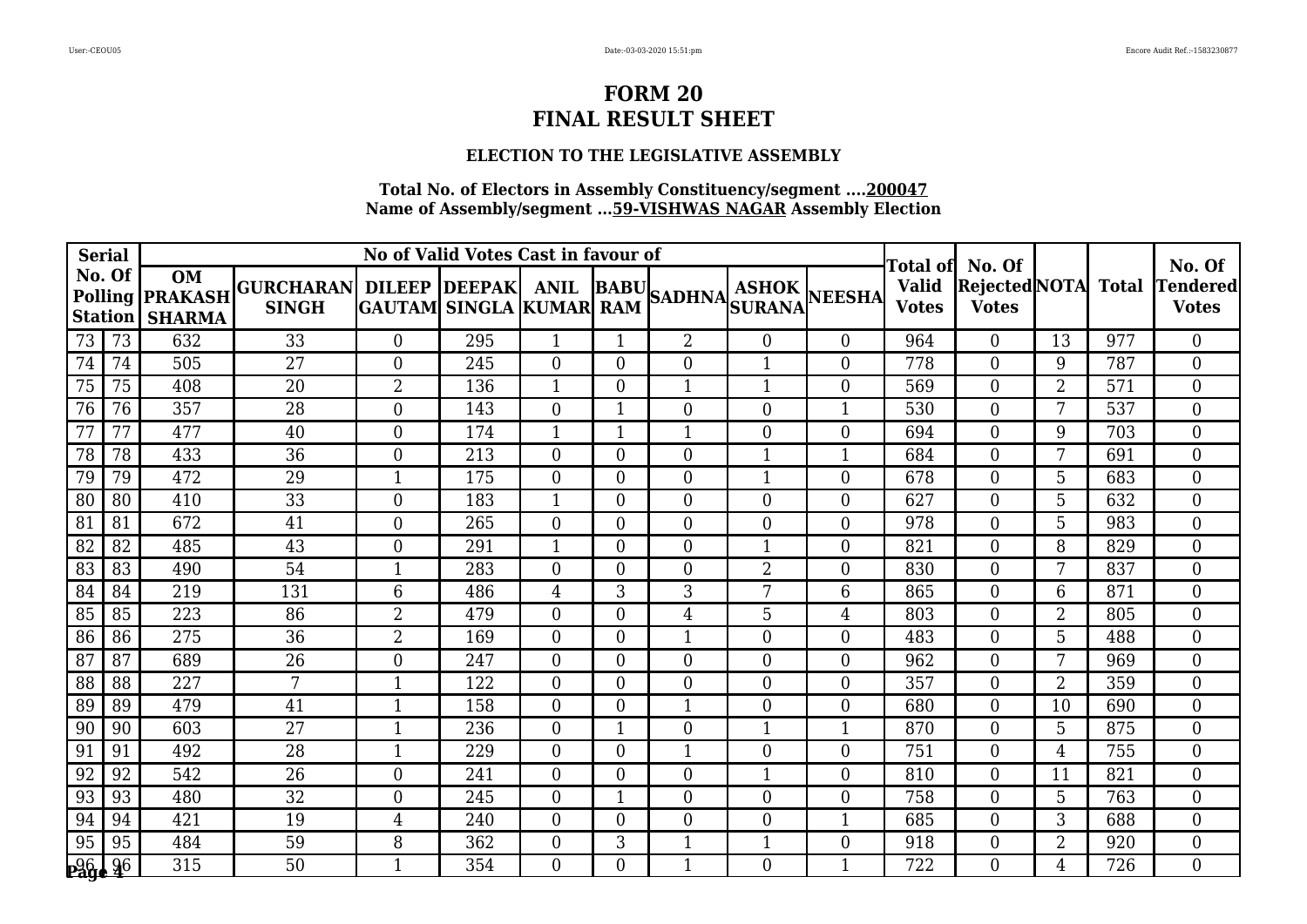### **ELECTION TO THE LEGISLATIVE ASSEMBLY**

|         | <b>Serial</b> |                                                                |                                                       | No of Valid Votes Cast in favour of |     | Total of       | No. Of         |                  |                  | No. Of           |                              |                                      |                |              |                          |
|---------|---------------|----------------------------------------------------------------|-------------------------------------------------------|-------------------------------------|-----|----------------|----------------|------------------|------------------|------------------|------------------------------|--------------------------------------|----------------|--------------|--------------------------|
|         | No. Of        | <b>OM</b><br>Polling <b>PRAKASH</b><br><b>Station   SHARMA</b> | GURCHARAN DILEEP DEEPAK ANIL BABU SADHNA ASHOK NEESHA |                                     |     |                |                |                  |                  |                  | <b>Valid</b><br><b>Votes</b> | <b>Rejected NOTA</b><br><b>Votes</b> |                | <b>Total</b> | Tendered<br><b>Votes</b> |
| 97      | 97            | 276                                                            | 83                                                    | $\overline{4}$                      | 606 | $\overline{0}$ | $\overline{0}$ | $\Omega$         | $\overline{0}$   | $\mathbf{1}$     | 970                          | $\Omega$                             | 3              | 973          | $\overline{0}$           |
| 98      | 98            | 368                                                            | 78                                                    | 7                                   | 365 | $\overline{0}$ | 1              | $\overline{0}$   | $\overline{0}$   | $\overline{0}$   | 819                          | $\overline{0}$                       | $\overline{2}$ | 821          | $\Omega$                 |
| 99      | 99            | 155                                                            | 46                                                    |                                     | 381 | $\overline{0}$ | $\overline{0}$ | $\theta$         | $\mathbf{1}$     | $\mathbf{1}$     | 585                          | $\overline{0}$                       | $\Omega$       | 585          | $\Omega$                 |
| 100     | 100           | 291                                                            | 25                                                    | $\Omega$                            | 149 | $\overline{0}$ | $\overline{0}$ | $\overline{0}$   | $\overline{0}$   | $\theta$         | 465                          | $\Omega$                             | 4              | 469          | $\Omega$                 |
| 101 101 |               | 422                                                            | 28                                                    |                                     | 189 | $\overline{0}$ | $\overline{0}$ | $\theta$         | $\boldsymbol{0}$ | $\overline{0}$   | 640                          | $\Omega$                             | 11             | 651          | $\overline{0}$           |
| 102 102 |               | 319                                                            | 23                                                    | $\overline{0}$                      | 191 | $\overline{0}$ | $\overline{0}$ | $\boldsymbol{0}$ | $\boldsymbol{0}$ | $\boldsymbol{0}$ | 533                          | $\overline{0}$                       | $\mathbf{1}$   | 534          | $\overline{0}$           |
| 103103  |               | 421                                                            | 24                                                    | $\theta$                            | 264 | $\overline{0}$ | $\overline{2}$ | $\overline{0}$   | $\boldsymbol{0}$ | $\mathbf{1}$     | 712                          | $\overline{0}$                       | 7              | 719          | $\overline{0}$           |
| 104 104 |               | 436                                                            | 25                                                    | $\overline{2}$                      | 244 | $\overline{0}$ | $\overline{0}$ | $\overline{0}$   |                  | $\overline{0}$   | 708                          | $\overline{0}$                       | 5              | 713          | $\overline{0}$           |
|         | 105 105       | 388                                                            | $\overline{21}$                                       | $\overline{2}$                      | 261 | $\overline{0}$ | $\overline{0}$ | $\mathbf{1}$     | $\mathbf{1}$     | $\overline{0}$   | 674                          | $\overline{0}$                       | 9              | 683          | $\overline{0}$           |
| 106 106 |               | 430                                                            | 15                                                    | $\overline{4}$                      | 175 | $\overline{0}$ | $\overline{0}$ | $\overline{0}$   | $\overline{0}$   | $\overline{0}$   | 624                          | $\Omega$                             | 7              | 631          | $\overline{0}$           |
| 107 107 |               | 530                                                            | 29                                                    |                                     | 282 | $\overline{0}$ | 0              | $\theta$         | $\boldsymbol{0}$ | $\overline{0}$   | 842                          | $\theta$                             | 9              | 851          | $\Omega$                 |
|         | 108 108       | 468                                                            | 28                                                    | $\overline{0}$                      | 257 | 1              | $\overline{0}$ | $\boldsymbol{0}$ | $\boldsymbol{0}$ | $\boldsymbol{0}$ | 754                          | $\overline{0}$                       | 6              | 760          | $\overline{0}$           |
|         | 109 109       | 131                                                            | 111                                                   | 3                                   | 692 | $\overline{2}$ | $\mathbf{1}$   | 4                | $\mathbf{1}$     | $\overline{2}$   | 947                          | $\theta$                             | $\overline{2}$ | 949          | $\overline{0}$           |
|         | 110 110       | 373                                                            | 30                                                    | $\overline{0}$                      | 151 | $\overline{0}$ | $\overline{0}$ | $\overline{0}$   | $\overline{0}$   | $\overline{0}$   | 554                          | $\theta$                             | 6              | 560          | $\overline{0}$           |
| 111 111 |               | 415                                                            | 21                                                    |                                     | 150 | $\overline{0}$ | $\overline{0}$ | $\overline{0}$   | $\overline{0}$   | $\overline{0}$   | 587                          | $\overline{0}$                       | 7              | 594          | $\overline{0}$           |
| 112 112 |               | 450                                                            | 13                                                    |                                     | 150 | $\overline{0}$ | $\overline{0}$ | $\overline{0}$   | $\overline{0}$   | $\overline{0}$   | 614                          | $\overline{0}$                       | 7              | 621          | $\overline{0}$           |
|         | 113 113       | 191                                                            | 19                                                    | 1                                   | 385 | $\overline{0}$ | $\Omega$       | $\overline{0}$   | $\theta$         | $\overline{0}$   | 596                          | $\theta$                             | 3              | 599          | $\overline{0}$           |
|         | 114 114       | 338                                                            | $\overline{33}$                                       |                                     | 165 | $\overline{0}$ | 0              | $\overline{2}$   | $\overline{0}$   | $\mathbf{1}$     | 540                          | $\theta$                             | 4              | 544          | $\Omega$                 |
|         | 115 115       | 228                                                            | 46                                                    | 7                                   | 574 | $\overline{2}$ | 4              |                  | $\overline{2}$   | 3                | 867                          | $\overline{0}$                       | 6              | 873          | $\overline{0}$           |
|         | 116 116       | 145                                                            | 22                                                    | 15                                  | 433 | $\overline{0}$ | 2              | $\overline{2}$   | $\overline{2}$   | 5                | 626                          | $\Omega$                             | $\Omega$       | 626          | $\overline{0}$           |
| 117     | 117           | 485                                                            | 25                                                    | $\mathbf{1}$                        | 221 | $\overline{0}$ | $\overline{0}$ | $\theta$         | $\overline{0}$   | $\overline{0}$   | 732                          | $\overline{0}$                       | 11             | 743          | $\overline{0}$           |
| 118118  |               | 225                                                            | 34                                                    | 19                                  | 374 | $\overline{0}$ | 0              | $\overline{0}$   | $\mathbf 1$      | $\overline{0}$   | 653                          | $\overline{0}$                       | 5              | 658          | $\overline{0}$           |
|         | 119 119       | 483                                                            | $\overline{22}$                                       | $\overline{2}$                      | 229 | $\overline{0}$ | $\overline{0}$ | $\overline{0}$   | $\boldsymbol{0}$ | $\boldsymbol{0}$ | 736                          | $\overline{0}$                       | 3              | 739          | $\overline{0}$           |
|         | 120120        | 425                                                            | 27                                                    | $\Omega$                            | 202 | 1              | 0              | $\Omega$         | $\Omega$         | $\Omega$         | 655                          | 0                                    | 3              | 658          | $\Omega$                 |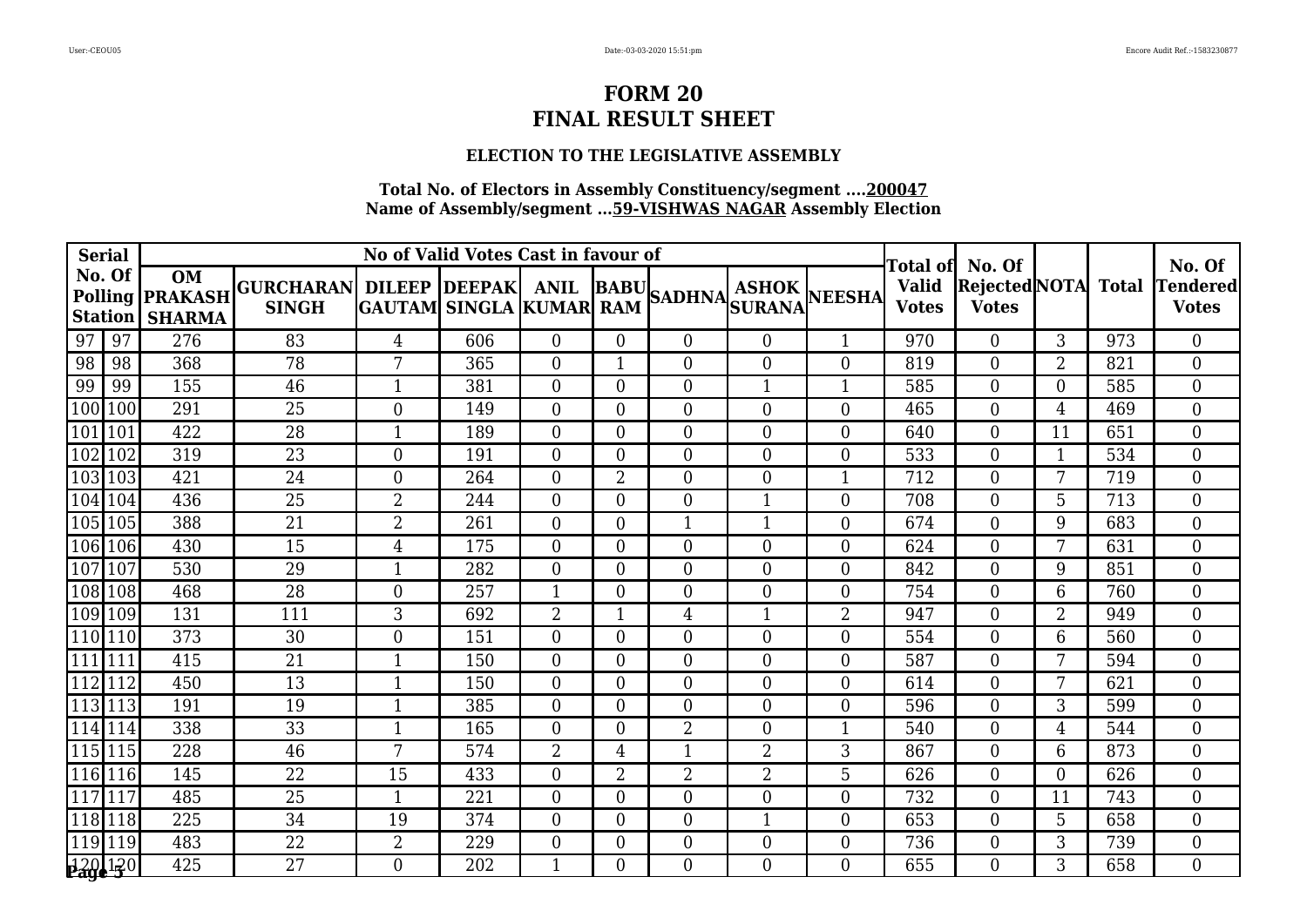#### **ELECTION TO THE LEGISLATIVE ASSEMBLY**

| <b>Serial</b>    |                                                                |                                                       |                | No of Valid Votes Cast in favour of |                  | Total of       | No. Of           |                  |                  | No. Of                       |                                      |                |              |                          |
|------------------|----------------------------------------------------------------|-------------------------------------------------------|----------------|-------------------------------------|------------------|----------------|------------------|------------------|------------------|------------------------------|--------------------------------------|----------------|--------------|--------------------------|
| No. Of           | <b>OM</b><br>Polling <b>PRAKASH</b><br><b>Station   SHARMA</b> | GURCHARAN DILEEP DEEPAK ANIL BABU SADHNA ASHOK NEESHA |                |                                     |                  |                |                  |                  |                  | <b>Valid</b><br><b>Votes</b> | <b>Rejected NOTA</b><br><b>Votes</b> |                | <b>Total</b> | Tendered<br><b>Votes</b> |
| 121 121          | 403                                                            | 23                                                    | $\overline{0}$ | 175                                 | $\overline{0}$   | $\overline{0}$ | $\Omega$         | $\overline{0}$   | $\theta$         | 601                          | $\Omega$                             | 7              | 608          | $\overline{0}$           |
| 122<br>122       | 362                                                            | 16                                                    | $\theta$       | 259                                 | $\overline{0}$   | 0              | $\overline{0}$   | $\overline{0}$   | $\overline{0}$   | 637                          | $\overline{0}$                       | $\overline{2}$ | 639          | $\overline{0}$           |
| 123<br>123       | 318                                                            | 23                                                    | 11             | 206                                 | $\overline{0}$   | $\overline{0}$ | $\theta$         | $\overline{0}$   | $\overline{0}$   | 558                          | $\overline{0}$                       | 3              | 561          | $\overline{0}$           |
| 124 124          | 327                                                            | 42                                                    |                | 163                                 | $\overline{0}$   | $\Omega$       | $\overline{0}$   | $\mathbf{1}$     | $\theta$         | 534                          | $\Omega$                             | $\mathbf{1}$   | 535          | $\Omega$                 |
| 125<br>125       | 210                                                            | 18                                                    | $\overline{0}$ | 153                                 | $\overline{0}$   | 0              | $\theta$         | $\boldsymbol{0}$ | $\overline{0}$   | 381                          | $\Omega$                             | 3              | 384          | $\overline{0}$           |
| 126<br>126       | 290                                                            | 30                                                    |                | 101                                 | $\mathbf{1}$     | $\overline{0}$ | $\overline{0}$   | $\boldsymbol{0}$ | $\boldsymbol{0}$ | 423                          | $\overline{0}$                       | $\mathbf{1}$   | 424          | $\overline{0}$           |
| 127<br>127       | 385                                                            | 50                                                    | 3              | 155                                 | $\mathbf{1}$     | $\mathbf{1}$   | $\mathbf{1}$     | $\mathbf{1}$     | $\overline{2}$   | 599                          | $\Omega$                             | $\mathbf{1}$   | 600          | $\overline{0}$           |
| 128<br>128       | 359                                                            | 23                                                    |                | 146                                 | $\overline{0}$   | $\overline{0}$ | $\overline{0}$   | $\overline{0}$   | $\overline{0}$   | 529                          | $\overline{0}$                       | 4              | 533          | $\overline{0}$           |
| 129<br>129       | 286                                                            | 9                                                     | 5              | 146                                 | $\overline{0}$   | $\overline{0}$ | $\overline{0}$   | $\boldsymbol{0}$ | $\overline{0}$   | 446                          | $\overline{0}$                       | 1              | 447          | $\overline{0}$           |
| 130 130          | 159                                                            | 16                                                    | 1              | 137                                 | $\overline{2}$   | $\overline{0}$ | $\overline{0}$   | $\overline{0}$   | $\theta$         | 315                          | $\Omega$                             | $\overline{0}$ | 315          | $\overline{0}$           |
| 131 131          | 286                                                            | 48                                                    | $\overline{2}$ | 186                                 | $\overline{0}$   | 2              | $\overline{0}$   | $\boldsymbol{0}$ | $\overline{0}$   | 524                          | $\theta$                             | 4              | 528          | $\overline{0}$           |
| 132<br>132       | 433                                                            | 16                                                    | 8              | 196                                 | $\boldsymbol{0}$ | $\overline{0}$ | $\boldsymbol{0}$ | $\boldsymbol{0}$ | $\overline{2}$   | 655                          | $\overline{0}$                       | 4              | 659          | $\overline{0}$           |
| 133 133          | 270                                                            | 17                                                    | $\mathbf{1}$   | 124                                 | $\Omega$         | $\Omega$       | $\theta$         | $\theta$         | 1                | 413                          | $\theta$                             | 3              | 416          | $\overline{0}$           |
| 134 134          | 257                                                            | $\overline{4}$                                        | $\overline{2}$ | 127                                 | $\overline{0}$   | $\Omega$       | $\overline{0}$   | $\overline{0}$   | $\mathbf{1}$     | 391                          | $\theta$                             | 2              | 393          | $\overline{0}$           |
| 135 135          | 280                                                            | $\overline{2}$                                        | $\overline{2}$ | 136                                 | 1                | $\overline{0}$ | $\overline{0}$   | $\overline{0}$   | $\overline{0}$   | 421                          | $\overline{0}$                       |                | 422          | $\overline{0}$           |
| 136 136          | 309                                                            | 14                                                    | $\overline{2}$ | 307                                 | 1                | 1              | $\overline{0}$   | $\mathbf{1}$     | $\overline{0}$   | 635                          | $\overline{0}$                       | $\overline{2}$ | 637          | $\overline{0}$           |
| 137<br>137       | 310                                                            | 21                                                    | 6              | 310                                 | $\overline{0}$   | 1              | 1                | $\overline{2}$   | $\overline{0}$   | 651                          | $\theta$                             | $\overline{2}$ | 653          | $\overline{0}$           |
| 138 138          | 325                                                            | 9                                                     |                | 133                                 | $\overline{2}$   | 1              | $\theta$         | $\mathbf{1}$     | $\theta$         | 472                          | $\theta$                             | 3              | 475          | $\Omega$                 |
| 139 139          | 312                                                            | 17                                                    | $\overline{2}$ | 186                                 | $\mathbf{1}$     | $\overline{0}$ |                  | $\boldsymbol{0}$ | $\overline{0}$   | 519                          | $\overline{0}$                       | 2              | 521          | $\overline{0}$           |
| $\sqrt{140}$ 140 | 262                                                            | 7                                                     | 3              | 126                                 | $\overline{0}$   | $\theta$       | $\overline{0}$   | $\boldsymbol{0}$ | $\boldsymbol{0}$ | 398                          | $\Omega$                             | 4              | 402          | $\overline{0}$           |
| 141<br>141       | 128                                                            | 5                                                     | 5              | 127                                 | $\overline{0}$   | $\overline{0}$ | $\theta$         | $\overline{0}$   | $\overline{0}$   | 265                          | $\Omega$                             | $\mathbf{1}$   | 266          | $\overline{0}$           |
| 142<br>142       | 359                                                            | 23                                                    | $\overline{0}$ | 182                                 | 1                | $\overline{0}$ | $\overline{0}$   | $\boldsymbol{0}$ | $\overline{0}$   | 565                          | $\overline{0}$                       | 10             | 575          | $\overline{0}$           |
| 143 143          | 268                                                            | 26                                                    | $\overline{0}$ | 144                                 | $\overline{0}$   | 1              | $\overline{0}$   | $\boldsymbol{0}$ | $\boldsymbol{0}$ | 439                          | $\overline{0}$                       | 6              | 445          | $\overline{0}$           |
| <b>144,144</b>   | 280                                                            | 68                                                    | 3              | 192                                 | $\Omega$         | $\Omega$       | $\Omega$         | $\Omega$         | $\Omega$         | 543                          | 0                                    | 10             | 553          | $\Omega$                 |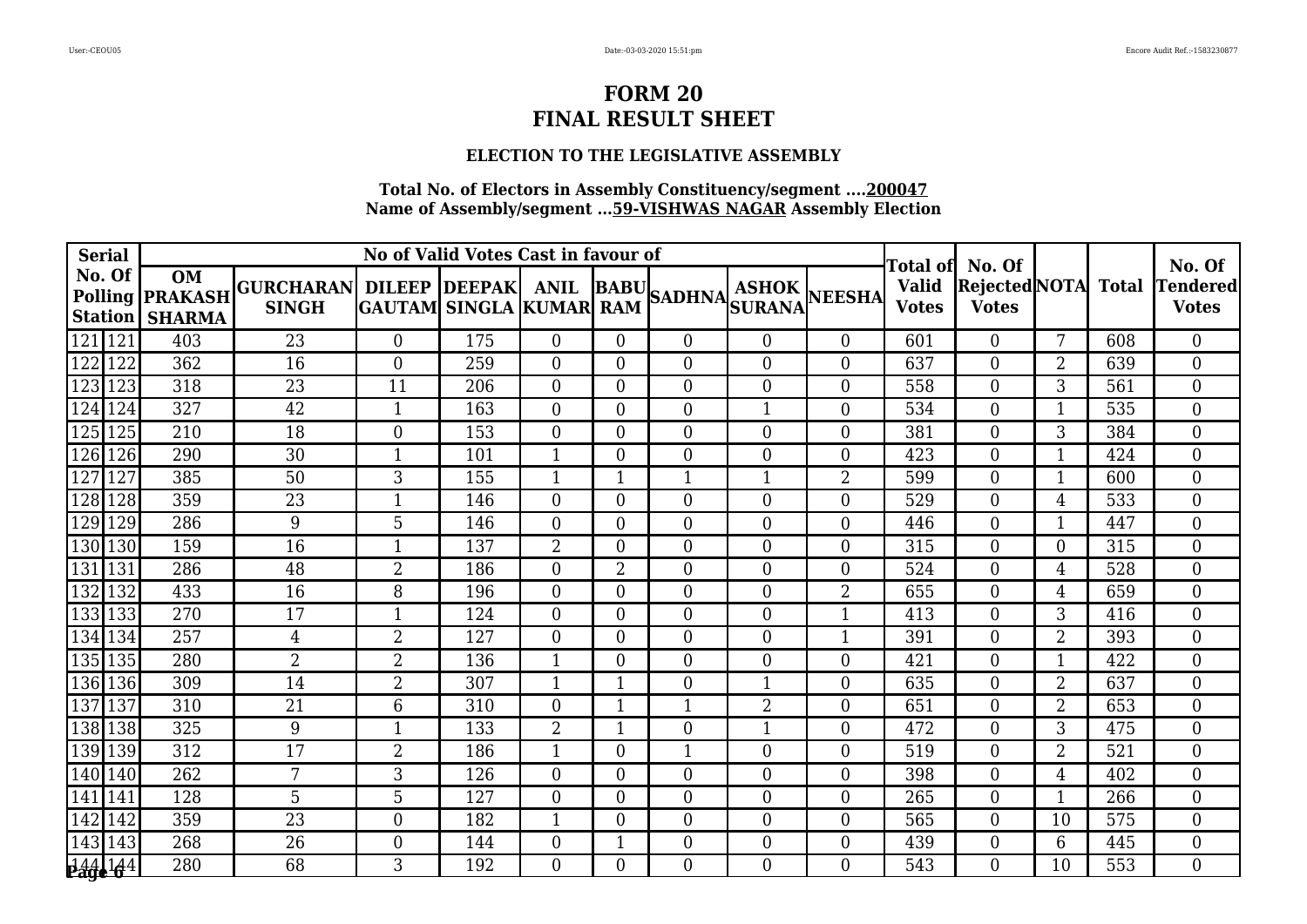### **ELECTION TO THE LEGISLATIVE ASSEMBLY**

| <b>Serial</b>  |                                                                |                                                       |                | No of Valid Votes Cast in favour of |                  | Total of       | No. Of           |                  |                  | No. Of                       |                                      |                |              |                          |
|----------------|----------------------------------------------------------------|-------------------------------------------------------|----------------|-------------------------------------|------------------|----------------|------------------|------------------|------------------|------------------------------|--------------------------------------|----------------|--------------|--------------------------|
| No. Of         | <b>OM</b><br>Polling <b>PRAKASH</b><br><b>Station   SHARMA</b> | GURCHARAN DILEEP DEEPAK ANIL BABU SADHNA ASHOK NEESHA |                |                                     |                  |                |                  |                  |                  | <b>Valid</b><br><b>Votes</b> | <b>Rejected NOTA</b><br><b>Votes</b> |                | <b>Total</b> | Tendered<br><b>Votes</b> |
| 145 145        | 372                                                            | 15                                                    | $\overline{0}$ | 208                                 | $\overline{0}$   | $\overline{0}$ | $\Omega$         | $\mathbf{1}$     | $\mathbf{1}$     | 597                          | $\Omega$                             | 7              | 604          | $\overline{0}$           |
| 146 146        | 382                                                            | 21                                                    | $\theta$       | 151                                 | 1                | $\overline{0}$ | $\overline{0}$   | $\overline{0}$   | $\overline{0}$   | 555                          | $\overline{0}$                       | 7              | 562          | $\Omega$                 |
| 147<br>147     | 279                                                            | 14                                                    | $\Omega$       | 124                                 | 1                | $\theta$       | $\theta$         | $\overline{0}$   | $\overline{0}$   | 418                          | $\overline{0}$                       | $\overline{2}$ | 420          | $\Omega$                 |
| 148 148        | 443                                                            | 29                                                    | $\Omega$       | 276                                 | $\mathbf{1}$     | 1              | $\overline{0}$   | $\overline{0}$   | $\theta$         | 750                          | $\Omega$                             | $\overline{2}$ | 752          | $\overline{0}$           |
| 149 149        | 499                                                            | 36                                                    |                | 359                                 | $\theta$         | 1              | $\theta$         | $\boldsymbol{0}$ | $\overline{0}$   | 896                          | $\Omega$                             | 11             | 907          | $\overline{0}$           |
| 150 150        | 490                                                            | 48                                                    |                | 264                                 | $\mathbf{1}$     | $\overline{0}$ | $\boldsymbol{0}$ | $\boldsymbol{0}$ | $\boldsymbol{0}$ | 804                          | $\overline{0}$                       | 9              | 813          | $\overline{0}$           |
| 151 151        | 250                                                            | 9                                                     | $\overline{2}$ | 193                                 | $\overline{0}$   | $\overline{0}$ | $\overline{0}$   | $\boldsymbol{0}$ | $\overline{0}$   | 454                          | $\Omega$                             | $\overline{4}$ | 458          | $\overline{0}$           |
| 152<br>152     | 444                                                            | 36                                                    | $\overline{4}$ | 217                                 | $\overline{0}$   | $\overline{0}$ | $\overline{0}$   | $\overline{0}$   | $\overline{0}$   | 701                          | $\overline{0}$                       | 11             | 712          | $\overline{0}$           |
| 153 153        | 502                                                            | $\overline{51}$                                       | $\overline{0}$ | 244                                 | $\overline{0}$   | $\overline{0}$ | $\overline{0}$   | $\boldsymbol{0}$ | $\overline{0}$   | 797                          | $\overline{0}$                       | 5              | 802          | $\overline{0}$           |
| 154 154        | 418                                                            | 28                                                    | $\Omega$       | 323                                 | $\mathbf{1}$     | $\overline{0}$ | $\overline{0}$   | $\overline{0}$   | $\mathbf{1}$     | 771                          | $\Omega$                             | 6              | 777          | $\overline{0}$           |
| 155 155        | 428                                                            | 31                                                    | $\overline{0}$ | 249                                 | 1                | $\overline{0}$ | $\theta$         | $\boldsymbol{0}$ | $\overline{0}$   | 709                          | $\theta$                             | 6              | 715          | $\overline{0}$           |
| 156 156        | 274                                                            | 8                                                     |                | 413                                 | $\boldsymbol{0}$ | $\overline{0}$ | $\boldsymbol{0}$ | $\boldsymbol{0}$ | $\boldsymbol{0}$ | 696                          | $\overline{0}$                       | 3              | 699          | $\overline{0}$           |
| 157 157        | 232                                                            | 37                                                    | 3              | 436                                 | $\Omega$         | $\Omega$       | $\mathbf 1$      | $\mathbf{1}$     | $\overline{2}$   | 712                          | $\theta$                             | 6              | 718          | $\overline{0}$           |
| 158 158        | 286                                                            | 28                                                    | $\overline{2}$ | 393                                 | 1                | $\Omega$       | $\overline{0}$   | $\mathbf{1}$     | $\overline{0}$   | 711                          | $\theta$                             | 3              | 714          | $\overline{0}$           |
| 159 159        | 315                                                            | 73                                                    | $\overline{0}$ | 128                                 | $\overline{0}$   | $\overline{0}$ | $\overline{0}$   | $\overline{0}$   | $\overline{0}$   | 516                          | $\overline{0}$                       | 5              | 521          | $\overline{0}$           |
| 160 160        | 221                                                            | 42                                                    | $\theta$       | 126                                 | $\overline{0}$   | 1              | $\overline{0}$   | $\boldsymbol{0}$ | $\overline{0}$   | 390                          | $\Omega$                             | 4              | 394          | $\overline{0}$           |
| 161<br>161     | 369                                                            | 73                                                    | $\Omega$       | 200                                 | $\Omega$         | $\Omega$       | 1                | $\theta$         | $\overline{0}$   | 643                          | $\theta$                             | 3              | 646          | $\overline{0}$           |
| 162<br>162     | 251                                                            | $\overline{47}$                                       | $\overline{2}$ | 159                                 | $\overline{0}$   | $\overline{0}$ | $\mathbf 1$      | $\overline{0}$   | $\theta$         | 460                          | $\theta$                             | $\overline{2}$ | 462          | $\Omega$                 |
| 163 163        | 301                                                            | 50                                                    |                | 145                                 | $\mathbf{1}$     | $\overline{0}$ | $\overline{0}$   | $\boldsymbol{0}$ | $\overline{0}$   | 498                          | $\overline{0}$                       | 6              | 504          | $\overline{0}$           |
| 164 164        | 406                                                            | 138                                                   |                | 145                                 | $\overline{0}$   | $\overline{0}$ | $\overline{0}$   | $\boldsymbol{0}$ | $\boldsymbol{0}$ | 690                          | $\Omega$                             | 5              | 695          | $\overline{0}$           |
| 165 165        | 467                                                            | 87                                                    | $\theta$       | 166                                 | $\mathbf{1}$     | $\overline{0}$ | $\mathbf{1}$     | $\overline{0}$   | $\overline{0}$   | 722                          | $\Omega$                             | 5              | 727          | $\overline{0}$           |
| 166 166        | 348                                                            | 113                                                   |                | 159                                 | $\overline{2}$   | $\overline{0}$ | $\overline{0}$   | $\mathbf 1$      | $\mathbf 1$      | 625                          | $\overline{0}$                       | 3              | 628          | $\overline{0}$           |
| 167<br>167     | 397                                                            | 136                                                   |                | 232                                 | $\mathbf{1}$     | $\overline{0}$ | $\overline{2}$   | $\overline{2}$   | $\overline{2}$   | 773                          | $\overline{0}$                       | 10             | 783          | $\overline{0}$           |
| <b>168 168</b> | 465                                                            | 107                                                   | $\overline{2}$ | 132                                 | 1                | 0              | $\Omega$         | $\Omega$         | $\theta$         | 707                          | $\Omega$                             | 5              | 712          | $\Omega$                 |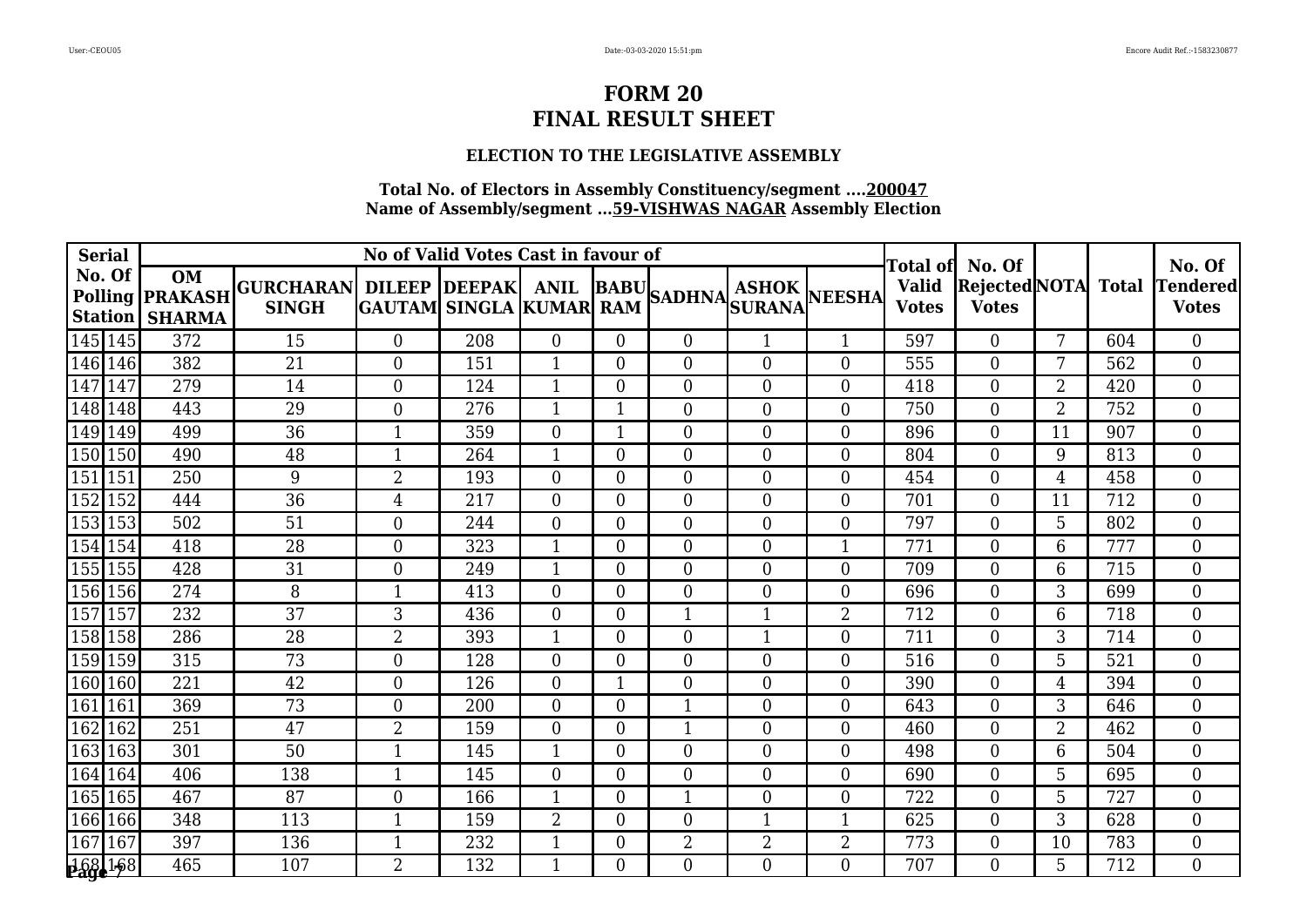### **ELECTION TO THE LEGISLATIVE ASSEMBLY**

| <b>Serial</b>                                    |                                                         |                                                       |                  | No of Valid Votes Cast in favour of |                |                  | Total of No. Of  |                  |                  | No. Of                       |                                     |                |        |                                 |
|--------------------------------------------------|---------------------------------------------------------|-------------------------------------------------------|------------------|-------------------------------------|----------------|------------------|------------------|------------------|------------------|------------------------------|-------------------------------------|----------------|--------|---------------------------------|
| No. Of                                           | OM<br><b>Polling PRAKASH</b><br><b>Station   SHARMA</b> | GURCHARAN DILEEP DEEPAK ANIL BABU SADHNA ASHOK NEESHA |                  |                                     |                |                  |                  |                  |                  | <b>Valid</b><br><b>Votes</b> | Rejected NOTA Total<br><b>Votes</b> |                |        | <b>Tendered</b><br><b>Votes</b> |
| 169 169                                          | 541                                                     | 151                                                   | $\mathbf{1}$     | 205                                 | $\overline{0}$ | $\Omega$         | $\overline{0}$   | $\theta$         | $\Omega$         | 898                          | $\overline{0}$                      | 5              | 903    | $\overline{0}$                  |
| 170 170                                          | 596                                                     | 133                                                   |                  | 151                                 | 2              | $\overline{0}$   | $\mathbf{0}$     | $\mathbf{0}$     |                  | 884                          | $\overline{0}$                      | 6              | 890    | $\overline{0}$                  |
| 171 171                                          | 378                                                     | 73                                                    | $\overline{0}$   | 335                                 | 1              |                  | $\overline{0}$   | $\mathbf{1}$     | $\overline{2}$   | 791                          | $\overline{0}$                      | 5              | 796    | $\overline{0}$                  |
| 172 172                                          | 259                                                     | 71                                                    | 4                | 238                                 | $\overline{0}$ | $\overline{0}$   | 7                | $\overline{2}$   | $\overline{2}$   | 583                          | $\overline{0}$                      | 13             | 596    | $\overline{0}$                  |
| 173 173                                          | 250                                                     | 38                                                    | $\overline{0}$   | 197                                 | $\mathbf{1}$   |                  | $\boldsymbol{0}$ | $\mathbf{0}$     | $\mathbf{1}$     | 488                          | $\overline{0}$                      | $\mathbf{1}$   | 489    | $\overline{0}$                  |
| 174 174                                          | 306                                                     | 28                                                    | $\Omega$         | 110                                 | $\mathbf{1}$   | $\overline{0}$   | $\overline{0}$   | $\theta$         | $\theta$         | 445                          | $\Omega$                            | $\overline{2}$ | 447    | $\overline{0}$                  |
| $\overline{175 175}$                             | 268                                                     | 28                                                    | $\boldsymbol{0}$ | 135                                 | $\overline{0}$ | $\theta$         | $\mathbf 1$      | $\boldsymbol{0}$ | $\boldsymbol{0}$ | 432                          | $\overline{0}$                      | 7              | 439    | $\overline{0}$                  |
| 176 176                                          | 302                                                     | 47                                                    | $\mathbf{1}$     | 168                                 | $\overline{0}$ | $\overline{0}$   | $\mathbf{1}$     | $\mathbf{0}$     | $\boldsymbol{0}$ | 519                          | $\Omega$                            | 4              | 523    | $\overline{0}$                  |
| 177 177                                          | 359                                                     | 38                                                    | $\overline{0}$   | 164                                 | $\Omega$       | $\overline{0}$   | $\overline{0}$   | $\mathbf{0}$     | $\overline{0}$   | 561                          | $\overline{0}$                      | 4              | 565    | $\overline{0}$                  |
| 178 178                                          | 601                                                     | 89                                                    | 3                | 268                                 | $\mathbf{1}$   |                  | $\boldsymbol{0}$ | $\mathbf{0}$     | $\overline{2}$   | 965                          | $\overline{0}$                      | 7              | 972    | $\overline{0}$                  |
| 179 179                                          | 346                                                     | 39                                                    | 11               | 441                                 | $\overline{0}$ |                  | $\overline{0}$   | $\theta$         | $\overline{0}$   | 838                          | $\overline{0}$                      | 3              | 841    | $\overline{0}$                  |
| 180 180                                          | 391                                                     | 45                                                    | 10               | 454                                 | $\mathbf{1}$   |                  | $\overline{0}$   | $\theta$         | $\overline{0}$   | 902                          | $\overline{0}$                      | $\overline{0}$ | 902    | $\overline{0}$                  |
| 181 181                                          | 461                                                     | 51                                                    | $\overline{2}$   | 326                                 | $\Omega$       | $\overline{0}$   | $\mathbf{1}$     | $\overline{2}$   | $\overline{2}$   | 845                          | $\Omega$                            | $\overline{2}$ | 847    | $\overline{0}$                  |
| 182 182                                          | 438                                                     | 66                                                    |                  | 284                                 | $\Omega$       | $\overline{0}$   | $\boldsymbol{0}$ | $\mathbf{1}$     | $\boldsymbol{0}$ | 790                          | $\Omega$                            | 3              | 793    | $\overline{0}$                  |
| 183 183                                          | 334                                                     | 50                                                    |                  | 324                                 | $\overline{2}$ | $\boldsymbol{0}$ | $\boldsymbol{0}$ | $\boldsymbol{0}$ | $\mathbf{1}$     | 712                          | $\overline{0}$                      |                | 713    | $\overline{0}$                  |
| $\boxed{184}$ 184                                | 147                                                     | 15                                                    | $\overline{2}$   | 387                                 | $\overline{2}$ | $\mathbf{1}$     | $\overline{2}$   | $\theta$         | $\mathbf{1}$     | 557                          | $\Omega$                            | 1              | 558    | $\overline{0}$                  |
| <b>Total</b><br><b>EVM</b><br><b>Votes</b>       | 65335                                                   | 7801                                                  | 726              | 49170                               | 133            | 67               | 106              | 105              | 143              | 123586                       | $\mathbf{0}$                        | 834            | 124420 | $\bf{0}$                        |
| Total<br>Postal<br><b>Ballot</b><br><b>Votes</b> | 495                                                     | 80                                                    | 13               | 203                                 | $\overline{2}$ | $\overline{0}$   | $\overline{0}$   | $\overline{0}$   | $\overline{0}$   | 793                          | 102                                 | 20             | 915    | $\overline{0}$                  |